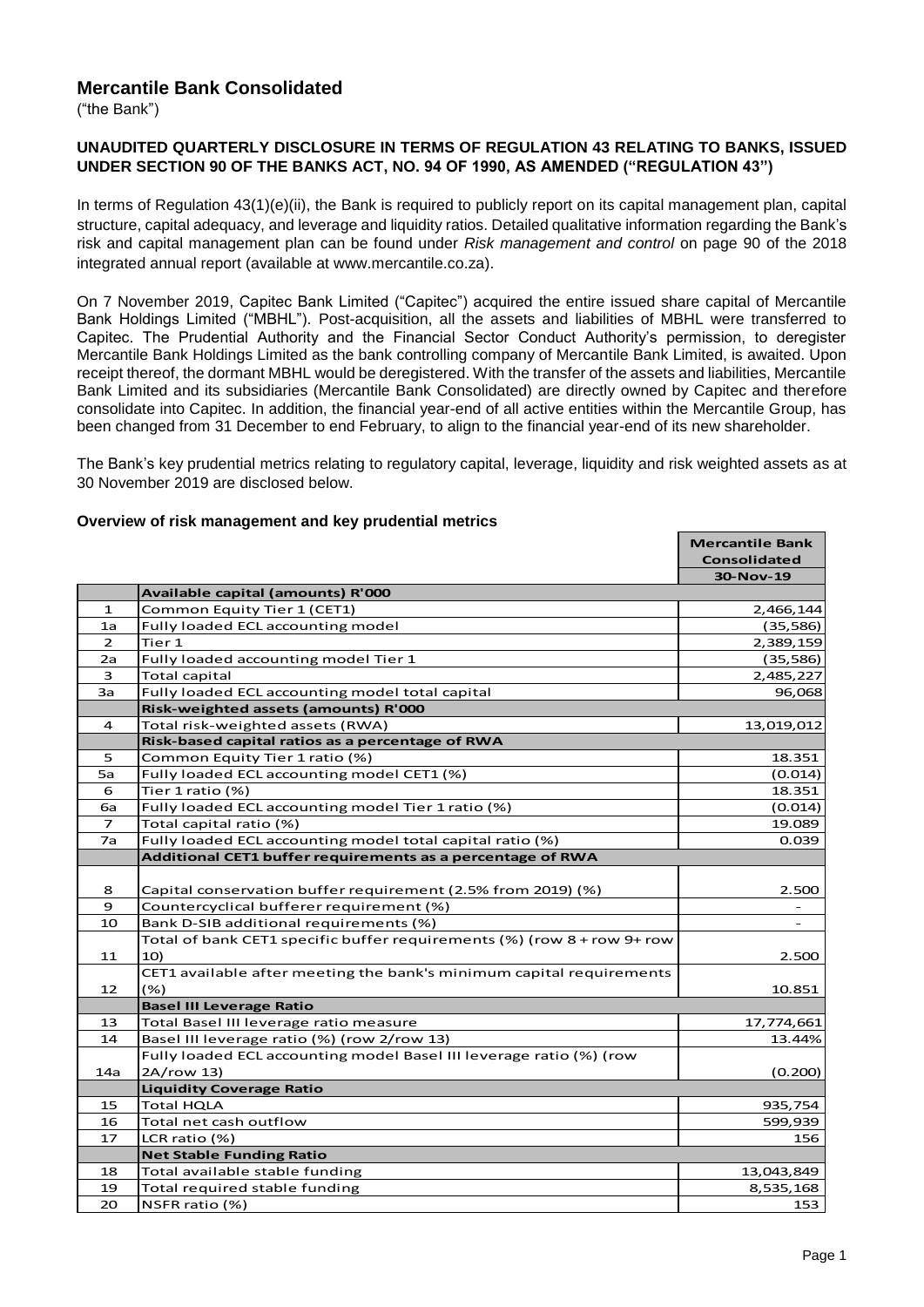### **Overview of risk weighted assets**

|              |                                                           | Mercantile Bank Consolidated |                                                | Mercantile Bank Limited |                                                |
|--------------|-----------------------------------------------------------|------------------------------|------------------------------------------------|-------------------------|------------------------------------------------|
| Line         | R'000                                                     | <b>RWA</b>                   | Minimum capital<br>requirements <sup>(1)</sup> | <b>RWA</b>              | Minimum capital<br>requirements <sup>(1)</sup> |
| #            |                                                           | <b>Nov-19</b>                | <b>Nov-19</b>                                  | <b>Nov-19</b>           | <b>Nov-19</b>                                  |
| $\mathbf{1}$ | Credit risk (excluding counterparty credit risk)<br>(CCR) | 9,980,218                    | 1,147,725                                      | 9,987,015               | 1,148,507                                      |
| 2            | - Of which standardised approach (SA)                     | 9,980,218                    | 1,147,725                                      | 9,987,015               | 1,148,507                                      |
| 3            | - Of which internal rating-based (IRB) approach           |                              |                                                |                         |                                                |
| 4            | Counterparty credit risk                                  | 27,817                       | 3,199                                          | 27,817                  | 3,199                                          |
| 5            | - Of which standardised approach for                      |                              |                                                |                         |                                                |
|              | counterparty credit risk (SA-CCR) <sup>(2)</sup>          | 27,817                       | 3,199                                          | 27,817                  | 3,199                                          |
| 6            | - Of which internal model method (IMM)                    |                              |                                                |                         |                                                |
| 16           | Market risk                                               | 14,100                       | 1,622                                          | 14,100                  | 1,622                                          |
| 17           | - Of which standardised approach (SA)                     | 14,100                       | 1,622                                          | 14,100                  | 1,622                                          |
| 18           | - Of which internal model approaches (IMM)                |                              |                                                |                         |                                                |
| 19           | Operational risk                                          | 1,834,623                    | 210,982                                        | 1,719,937               | 197,793                                        |
| 20           | - Of which Basic Indicator Approach                       |                              |                                                |                         |                                                |
| 21           | - Of which standardised Approach                          | 1,834,623                    | 210,982                                        | 1,719,937               | 197,793                                        |
| 22           | - Of which Advanced Measurement Approach                  |                              |                                                |                         |                                                |
| 23           | Other risk                                                | 1,162,254                    | 133,659                                        | 1,244,262               | 143,090                                        |
| 25           | <b>Total</b>                                              | 13,019,012                   | 1,497,187                                      | 12,993,131              | 1,494,211                                      |

(1) The minimum capital requirement per risk category is 11.50%, which comprises the base minimum (8.00%), plus the pillar 2A systemic risk add-on (1.00%), plus the conservation buffer (2.50%).

(2) The Bank applies the current exposure method to calculate counterparty credit risk.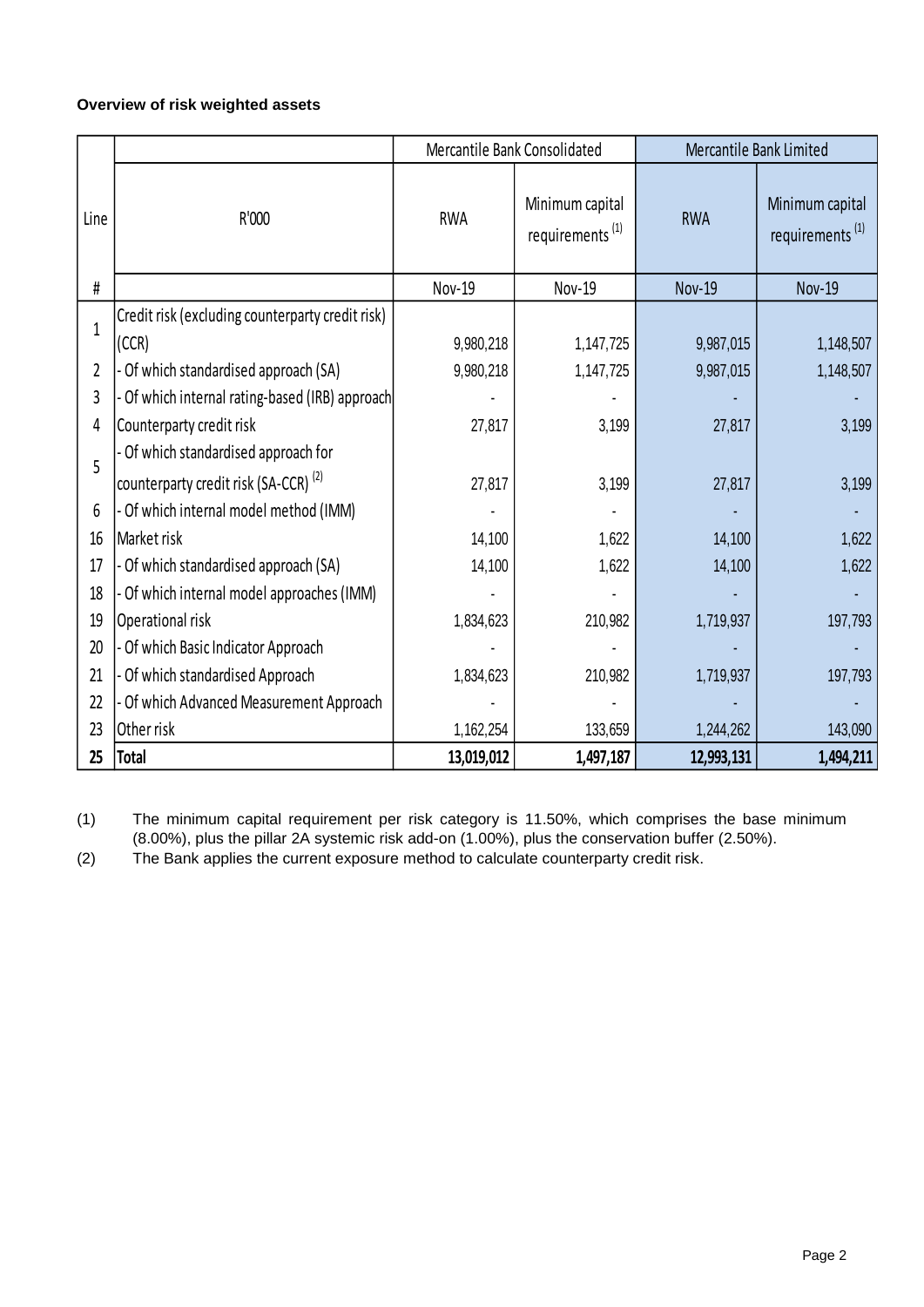### **Capital adequacy**

In terms of Regulation 43, the Bank is required to disclose quantitative information on its capital adequacy ratios on a quarterly basis. The Bank Consolidated capital position and the capital position of Mercantile Bank Limited ("Bank"), as at 30 November 2019, are set out below. For additional detail in this regard, please refer to annexure A.

|                                                                | <b>Mercantile</b><br><b>Bank</b><br><b>Consolidated</b><br>R'000 | <b>Mercantile</b><br><b>Bank Limited</b><br>R'000 |
|----------------------------------------------------------------|------------------------------------------------------------------|---------------------------------------------------|
| Tier 1 capital                                                 | 2,389,159                                                        | 2,400,533                                         |
| Total regulatory capital                                       | 2,485,227                                                        | 2,479,027                                         |
| Tier 1 capital adequacy ratio (%)                              | 18.4                                                             | 18.5                                              |
| Total capital adequacy ratio (%)                               | 19.1                                                             | 19.1                                              |
| Total capital requirement prior to buffer (@ 9.00%)            | 1,171,711                                                        | 1,169,382                                         |
| Add-on countercyclical buffer (0.0%)                           |                                                                  |                                                   |
| Add-on capital conservation buffer (2.50%)                     | 325,475                                                          | 324,828                                           |
| Total capital requirement ratio (@ 11.50%)                     | 1,497,186                                                        | 1,494,210                                         |
| Components of capital:<br>Tier 1                               |                                                                  |                                                   |
| Ordinary share capital and share premium                       | 1,483,299                                                        | 1,483,300                                         |
| Appropriated retained earnings                                 | 837,350                                                          | 993,417                                           |
| Unrealised gains and losses on available for sale items        | 5,758                                                            | 5,758                                             |
| Actuarial reserve                                              | (5,631)                                                          | (5,631)                                           |
| Property revaluation reserve                                   | 145,368                                                          |                                                   |
|                                                                | 2,466,144                                                        | 2,476,844                                         |
| Less: Deductions                                               | (76, 985)                                                        | (76, 311)                                         |
|                                                                | 2,389,159                                                        | 2,400,533                                         |
| Tier <sub>2</sub>                                              |                                                                  |                                                   |
| General allowance for credit impairment: standardised approach | 96,068                                                           | 78,494                                            |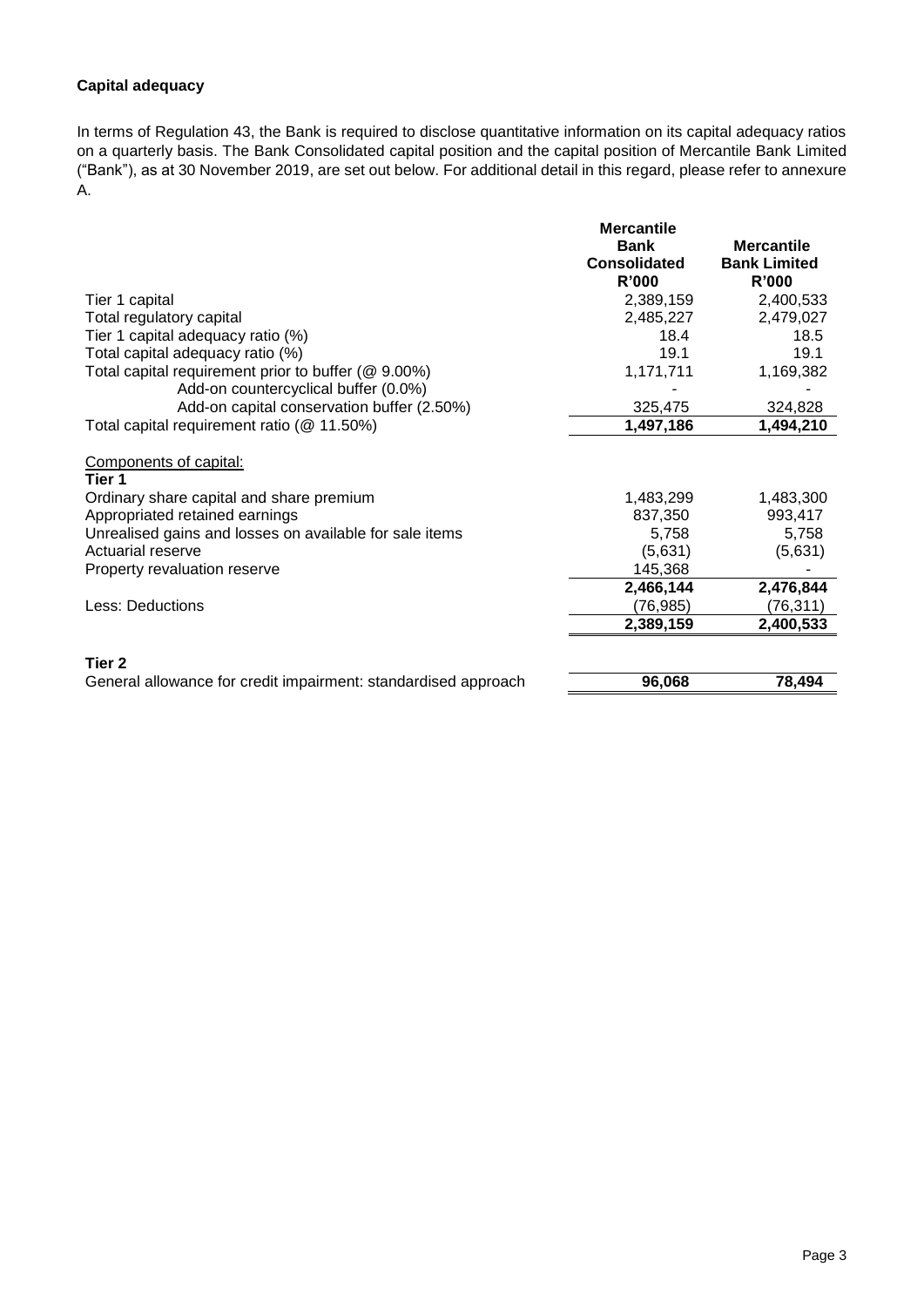#### **Leverage Ratio Disclosure**

In terms of Regulation 43(1)(e)(iii)(G), the Bank is required to provide a summarised comparison of the accounting assets and the regulatory leverage ratio differences, as well as the Leverage Ratio of the Bank Consolidated position and of the Bank as at 30 November 2019. These are set out over the page.

|                |                                                                                                         | <b>Mercantile Bank</b>   | <b>Mercantile Bank</b> |
|----------------|---------------------------------------------------------------------------------------------------------|--------------------------|------------------------|
| Line           |                                                                                                         | <b>Consolidated</b>      | Limited                |
| #              | <b>R'000</b>                                                                                            | 30-Nov-19                | 30-Nov-19              |
| $\mathbf{1}$   | Total consolidated assets as per published financial statements                                         | 16,997,610               | 16,400,315             |
| $\overline{2}$ | Adjustment for investment in banking, financial, insurance or                                           |                          |                        |
|                | commercial entities that are consolidated for accounting                                                |                          |                        |
|                | purposes but are outside the scope of regulatory consolidation                                          |                          |                        |
|                |                                                                                                         |                          |                        |
| 3              | Adjustment for fiduciary assets recognised on the balance                                               |                          |                        |
|                | sheet pursuant to the operative accounting framework but                                                |                          |                        |
|                | excluded from the leverage ratio exposure measure                                                       |                          |                        |
| 4              | Adjustment for derivative financial instruments                                                         | (9, 248)                 | (9, 248)               |
| 5              | Adjustment for securities financing transactions (i.e. repos and                                        |                          |                        |
|                | similar secured lending)                                                                                |                          |                        |
| 6              | Adjustment for off-balance sheet items (i.e. conversion to                                              |                          |                        |
|                | credit equivalent amounts of off-balance sheet exposures)                                               | 748,895                  | 754,538                |
| 7              | Other adjustments                                                                                       | 37,404                   | 21,230                 |
| 8              | Leverage ratio exposure                                                                                 | 17,774,661               | 17,166,835             |
|                |                                                                                                         | <b>Mercantile Bank</b>   | <b>Mercantile Bank</b> |
| Line           |                                                                                                         | <b>Consolidated</b>      | Limited                |
| #              | <b>R'000</b>                                                                                            | 30-Nov-19                | 30-Nov-19              |
|                | On balance sheet exposures                                                                              |                          |                        |
|                | On-balance sheet items                                                                                  | 17,079,227               | 16,465,083             |
| 1              | (excluding derivatives and SFTs, but including collateral)                                              |                          |                        |
| 2              | Asset amounts deducted in determining Basel III Tier 1 capital                                          | (76, 985)                | (76, 311)              |
| 3              | <b>Total on-balance sheet exposures</b>                                                                 | 17,002,242               | 16,388,772             |
|                | (excluding derivatives and SFTs) (sum of lines 1 and 2)                                                 |                          |                        |
|                | Derivative exposures<br>Replacement cost associated with all derivatives transactions (ie               | 14,277                   | 14,277                 |
| 4              | net of eligible cash variation margin)                                                                  |                          |                        |
| 5              | Add-on amounts for PFE associated with all derivatives transactions                                     | 9,248                    | 9,248                  |
|                | Gross-up for derivatives collateral provided where deducted from the                                    |                          |                        |
|                | balance sheet assets pursuant to the operative accounting                                               |                          |                        |
| 6              | framework                                                                                               | $\overline{a}$           |                        |
| 7              | (Deductions of receivables assets for cash variation margin provided<br>in derivatives transactions)    |                          |                        |
| 8              | (exempted CCP leg of clients-cleared trade exposures)                                                   | $\sim$                   |                        |
| 9              | Adjusted effective notional amount of written credit derivatives                                        |                          |                        |
|                | (Adjusted effective notional offsets and add on deductions for written                                  |                          |                        |
| 10             | credit derivatives)                                                                                     |                          |                        |
| 11             | Total derivatives exposures (sum of lines 4 to 10)                                                      | 23,525                   | 23,525                 |
|                | Securities financing transaction exposures                                                              |                          |                        |
| 12             | Gross SFT assets (with no recognition of netting), after adjusting for<br>sales accounting transactions |                          |                        |
|                | (Netted amounts of cash payables and cash receivables of gross                                          | $\blacksquare$           |                        |
| 13             | SFT assets)                                                                                             |                          |                        |
| 14             | CCR exposure for SFT assets                                                                             | $\overline{\phantom{a}}$ |                        |
| 15             | Agent transaction exposures                                                                             |                          |                        |
| 16             | <b>Total securities financing transaction exposures</b>                                                 |                          |                        |
|                | (sum of lines 12 to 15)                                                                                 |                          |                        |
|                | Other off-balance sheet exposures                                                                       |                          |                        |
| 17             | Off balance sheet exposures at gross notional amount                                                    | 2,037,857                | 2,094,218              |
| 18             | (Adjustments for conversion to credit equivalent amounts)                                               | (1,288,962)              | (1,339,680)            |
| 19             | Off balance sheet items (sum of lines 17 and 18)                                                        | 748,895                  | 754,538                |
|                | Capital and total exposures                                                                             |                          |                        |
| 20             | Tier 1 capital                                                                                          | 2,389,159                | 2,400,533              |
| 21             | Total exposures (sum of lines 3,11, 16 and 19)                                                          | 17,774,661               | 17,166,835             |
|                | Leverage ratio                                                                                          | 13.44%                   | 13.98%                 |
| 22             | Basel III leverage ratio                                                                                |                          |                        |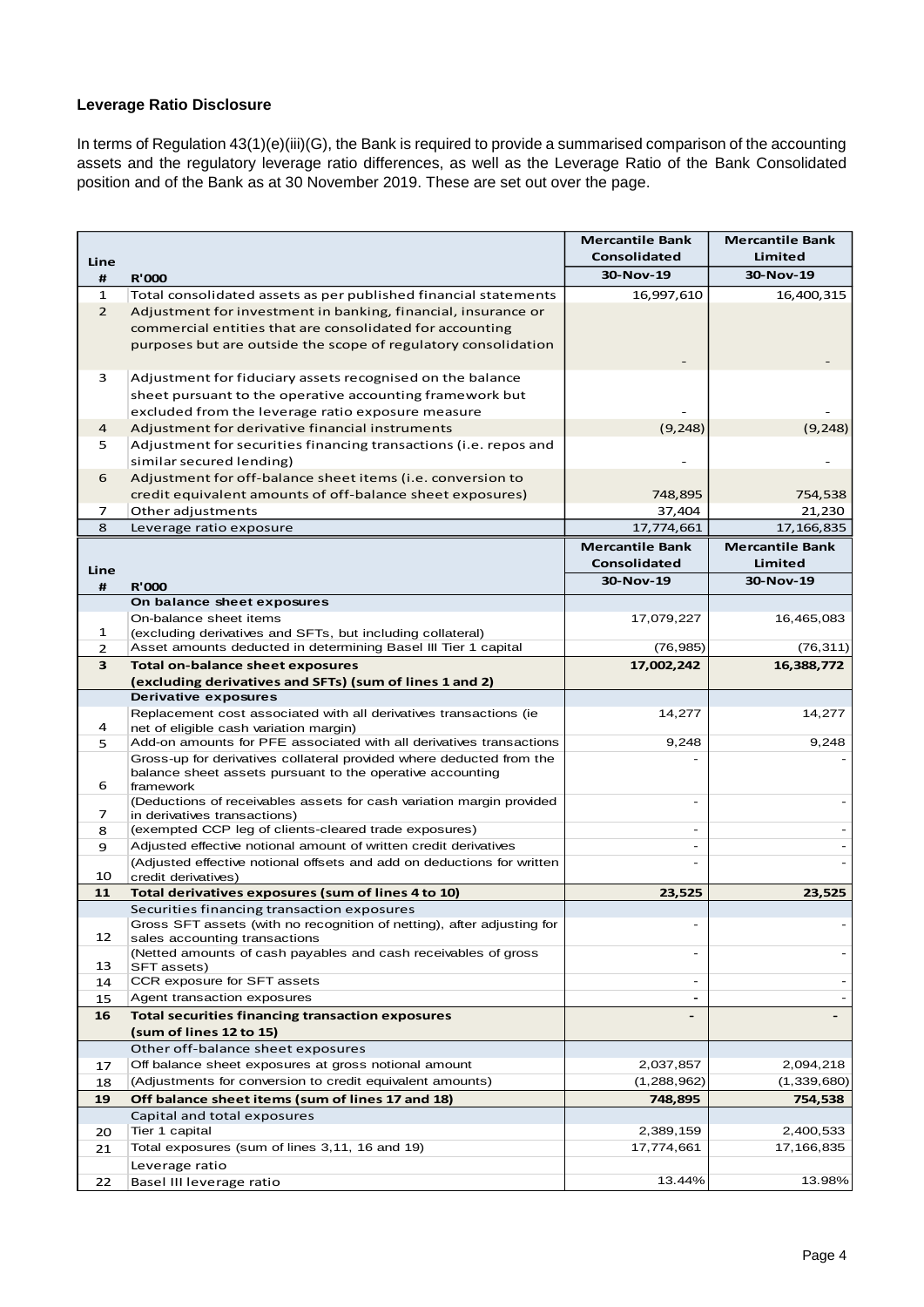### **Liquidity Coverage Ratio (LCR) Disclosure**

In terms of Regulation 43(1)(e)(iii)(F), the Bank's Liquidity Coverage Ratio ("LCR") positions, as at 30 November 2019, are set out below.

| Line         |                                                                                         | <b>Total</b> | Total                            |
|--------------|-----------------------------------------------------------------------------------------|--------------|----------------------------------|
| #            |                                                                                         | Unweighted   | <b>Weighted Value</b>            |
|              |                                                                                         | Value        | (Average)                        |
|              |                                                                                         | (Average)    | 30 November                      |
|              |                                                                                         | 30 November  | 2019                             |
|              |                                                                                         | 2019         |                                  |
|              | <b>R'000</b>                                                                            |              |                                  |
|              | <b>High-Quality Liquid Assets</b>                                                       |              |                                  |
| $\mathbf{1}$ | Total high-quality liquid assets (HQLA)                                                 |              | 935,754                          |
|              |                                                                                         |              |                                  |
|              | <b>Cash Outflows</b>                                                                    |              |                                  |
| 2            | Retail deposits and deposits from small business customers, of which:                   | 4,918,636    | 320,743                          |
| 3            | Stable deposits                                                                         |              |                                  |
| 4            | Less-stable deposits                                                                    | 4,918,636    | 320,743                          |
| 5            | Unsecured wholesale funding, of which:                                                  | 8,181,447    | 1,814,849                        |
| 6            |                                                                                         |              |                                  |
|              | Operational deposits (all counterparties) and deposits in networks of cooperative banks |              |                                  |
| 7            | Non-operational deposits (all counterparties)                                           | 8,181,447    | 1,814,849                        |
| 8            | Unsecured debt                                                                          |              |                                  |
| 9            | Secured wholesale funding                                                               |              |                                  |
| 10           | Additional requirements, of which:                                                      |              |                                  |
| 11           | Outflows related to derivative exposures and other collateral requirements              | 165,695      | 165,695                          |
| 12           | Outflows related to loss of funding on debt products                                    |              |                                  |
| 13           | Credit and liquidity facilities                                                         | 1,156,209    | 54,046                           |
| 14           | Other contractual funding obligations                                                   |              |                                  |
| 15           | Other contingent funding obligations                                                    | 890,258      | 44,423                           |
| 16           | <b>Total Cash Outflows</b>                                                              | 15,312,245   | 2,399,756                        |
|              |                                                                                         |              |                                  |
|              | <b>Cash Inflows</b>                                                                     |              |                                  |
| 17           | Secured lending (e.g. reverse repos)                                                    |              |                                  |
| 18           | Inflows from fully performing exposures                                                 | 6,907,818    | 5,773,541                        |
| 19           | Other cash inflows                                                                      |              |                                  |
| 20           | <b>Total Cash Inflows</b>                                                               | 6,907,818    | 5,773,541                        |
|              |                                                                                         |              |                                  |
|              |                                                                                         |              | <b>Total</b>                     |
| 21           | <b>Total HOLA</b>                                                                       |              | <b>Adjusted Value</b><br>935,754 |
| 22           | Total Net Cash Outflows <sup>(2)</sup>                                                  |              | 599,939                          |
| 23           | Liquidity Coverage Ratio (%) (3)                                                        |              | 156%                             |
|              |                                                                                         |              |                                  |

1. Average balances are based on month-end averages.

2. The Bank has a net cash inflow after applying the run-off factors. Outflows for the purpose of the ratio are, therefore, deemed to be 25% of gross outflows.

3. There is no material difference between Bank and Bank Consolidated.

Johannesburg 31 January 2020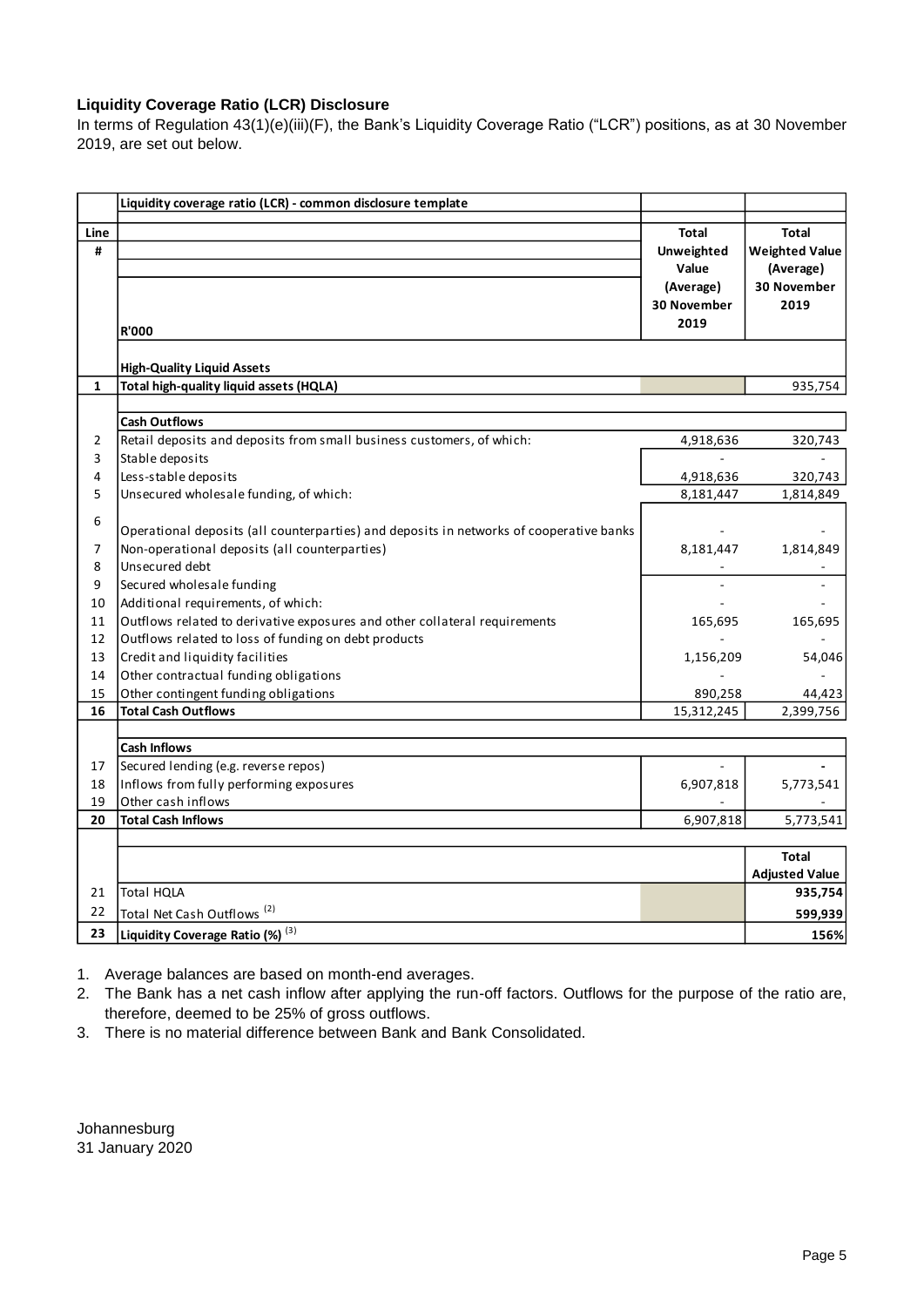### **ANNEXURE A**

# **COMPOSITION OF CAPITAL DISCLOSURE TEMPLATE**

Eleven months\* ended….……………………..(2019-11-30)

| Basel III common disclosure template to be used during the transition of regulatory adjustments |                                                                                                                                                                                                                                                                           |                                                         |                                             |
|-------------------------------------------------------------------------------------------------|---------------------------------------------------------------------------------------------------------------------------------------------------------------------------------------------------------------------------------------------------------------------------|---------------------------------------------------------|---------------------------------------------|
|                                                                                                 | <b>Common Equity Tier 1 capital: instruments and reserves</b>                                                                                                                                                                                                             | <b>Mercantile</b><br><b>Bank</b><br><b>Consolidated</b> | <b>Mercantile</b><br><b>Bank</b><br>Limited |
| 1                                                                                               | Directly issued qualifying common share capital (and equivalent for non-joint stock companies) plus<br>related stock surplus                                                                                                                                              | 1,483,299                                               | 1,483,300                                   |
| 2                                                                                               | Retained earnings                                                                                                                                                                                                                                                         | 837,350                                                 | 993,417                                     |
| 3                                                                                               | Accumulated other comprehensive income (and other reserves)                                                                                                                                                                                                               | 145,495                                                 | 127                                         |
| 4                                                                                               | Directly issued capital subject to phase out from CET1 (only applicable to non-joint stock companies)                                                                                                                                                                     |                                                         |                                             |
|                                                                                                 | Public sector capital injections grandfathered until 1 January 2018                                                                                                                                                                                                       |                                                         | $\overline{\phantom{0}}$                    |
|                                                                                                 | Common share capital issued by subsidiaries and held by third parties (amount allowed in                                                                                                                                                                                  |                                                         |                                             |
| 5                                                                                               | consolidated CET1)                                                                                                                                                                                                                                                        |                                                         |                                             |
| 6                                                                                               | Common Equity Tier 1 capital before regulatory adjustments                                                                                                                                                                                                                | 2,466,144                                               | 2,476,844                                   |
|                                                                                                 | Common Equity Tier 1 capital: regulatory adjustments                                                                                                                                                                                                                      |                                                         |                                             |
| $\overline{7}$                                                                                  | Prudential valuation adjustments                                                                                                                                                                                                                                          |                                                         | ÷,                                          |
| 8                                                                                               | Goodwill (net of related tax liability)                                                                                                                                                                                                                                   |                                                         |                                             |
| 9                                                                                               | Other intangibles other than mortgage-servicing rights (net of related tax liability)                                                                                                                                                                                     | 76,985                                                  | 76,311                                      |
| 10                                                                                              | Deferred tax assets that rely on future profitability excluding those arising from temporary differences<br>(net of related tax liability)                                                                                                                                |                                                         |                                             |
| 11                                                                                              | Cash-flow hedge reserve                                                                                                                                                                                                                                                   |                                                         |                                             |
| 12                                                                                              | Shortfall of provisions to expected losses                                                                                                                                                                                                                                |                                                         |                                             |
| 13                                                                                              | Securitisation gain on sale                                                                                                                                                                                                                                               |                                                         | ٠                                           |
| 14                                                                                              | Gains and losses due to changes in own credit risk on fair valued liabilities                                                                                                                                                                                             | $\blacksquare$                                          | $\blacksquare$                              |
| 15                                                                                              | Defined-benefit pension fund net assets                                                                                                                                                                                                                                   | $\blacksquare$                                          | ۰                                           |
| 16                                                                                              | Investments in own shares (if not already netted off paid-in capital on reported balance sheet)                                                                                                                                                                           |                                                         | $\overline{\phantom{a}}$                    |
| 17                                                                                              | Reciprocal cross-holdings in common equity                                                                                                                                                                                                                                |                                                         | ٠                                           |
| 18                                                                                              | Investments in the capital of banking, financial and insurance entities that are outside the scope of<br>regulatory consolidation, net of eligible short positions, where the bank does not own more than 10%<br>of the issued share capital (amount above 10% threshold) |                                                         |                                             |
| 19                                                                                              | Significant investments in the common stock of banking, financial and insurance entities that are<br>outside the scope of regulatory consolidation, net of eligible short positions (amount above 10%<br>threshold)                                                       |                                                         |                                             |
| 20                                                                                              | Mortgage servicing rights (amount above 10% threshold)                                                                                                                                                                                                                    |                                                         |                                             |
| 21                                                                                              | Deferred tax assets arising from temporary differences (amount above 10% threshold, net of related<br>tax liability)                                                                                                                                                      |                                                         |                                             |
| 22                                                                                              | Amount exceeding the 15% threshold                                                                                                                                                                                                                                        |                                                         |                                             |
| 23                                                                                              | of which: significant investments in the common stock of financials                                                                                                                                                                                                       |                                                         |                                             |
| 24                                                                                              | of which: mortgage servicing rights                                                                                                                                                                                                                                       |                                                         |                                             |
| 25                                                                                              | of which: deferred tax assets arising from temporary differences                                                                                                                                                                                                          |                                                         | -                                           |
| 26                                                                                              | National specific regulatory adjustments                                                                                                                                                                                                                                  |                                                         | ٠                                           |
|                                                                                                 | REGULATORY ADJUSTMENTS APPLIED TO COMMON EQUITY TIER 1 IN RESPECT OF                                                                                                                                                                                                      |                                                         |                                             |
|                                                                                                 | AMOUNTS SUBJECT TO PRE-BASEL III TREATMENT                                                                                                                                                                                                                                |                                                         |                                             |
|                                                                                                 | OF WHICH: Other intangibles other than mortgage-servicing rights (net of related tax liability)                                                                                                                                                                           |                                                         | ٠                                           |
|                                                                                                 | OF WHICH:                                                                                                                                                                                                                                                                 |                                                         |                                             |
| 27                                                                                              | Regulatory adjustments applied to Common Equity Tier 1 due to insufficient Additional Tier 1 and Tier<br>2 to cover deductions                                                                                                                                            |                                                         |                                             |
| 28                                                                                              | Total regulatory adjustments to Common equity Tier 1                                                                                                                                                                                                                      | 76,985                                                  | 76,311                                      |
| 29                                                                                              | <b>Common Equity Tier 1 capital (CET1)</b>                                                                                                                                                                                                                                | 2,389,159                                               | 2,400,533                                   |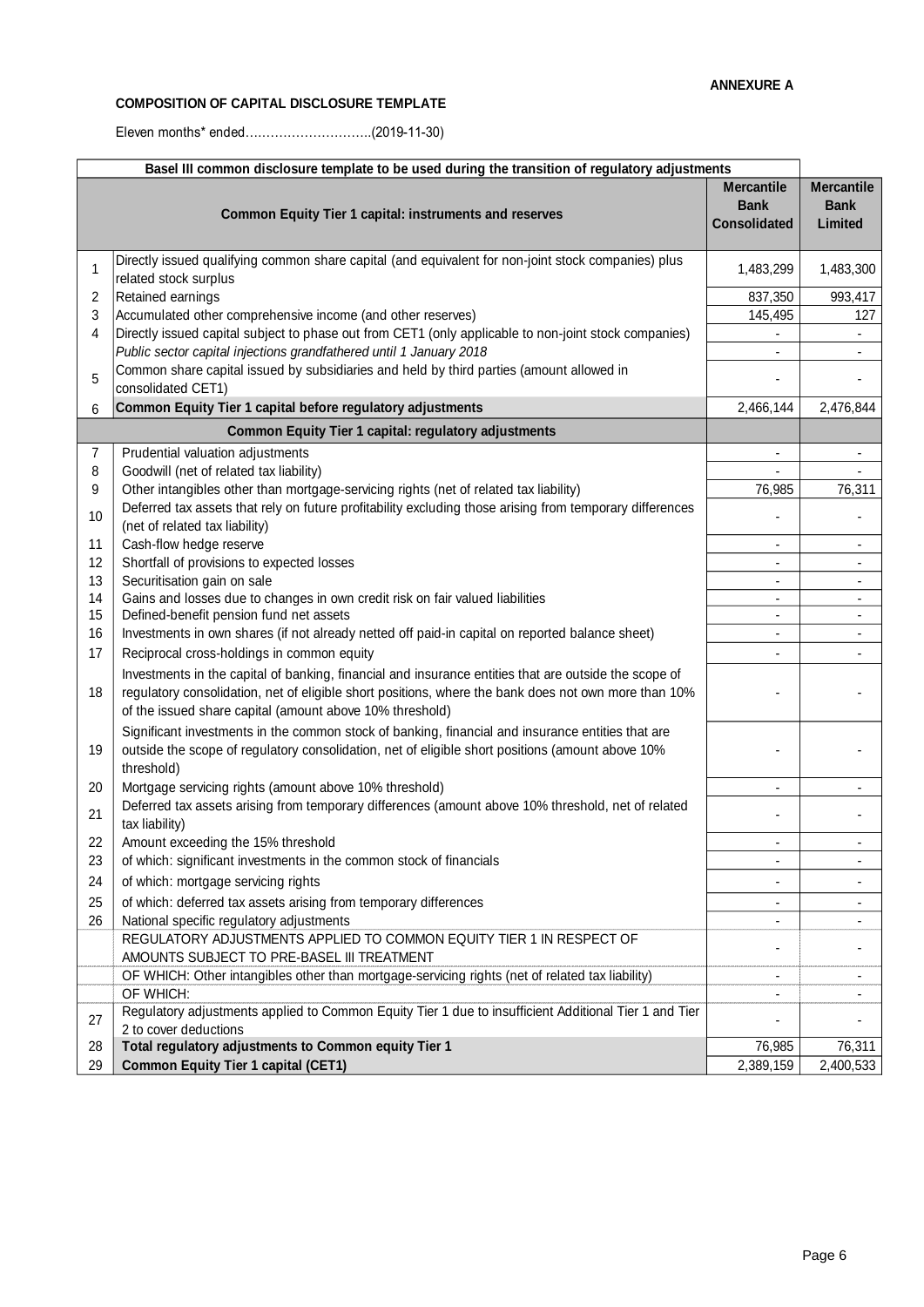|    | <b>Additional Tier 1 capital : instruments</b>                                                                                                                                            |                |                |
|----|-------------------------------------------------------------------------------------------------------------------------------------------------------------------------------------------|----------------|----------------|
| 30 | Directly issued qualifying Additional Tier 1 instruments plus related stock surplus                                                                                                       |                |                |
| 31 | of which: classified as equity under applicable accounting standards                                                                                                                      |                |                |
| 32 | of which: classified as liabilities under applicable accounting standards                                                                                                                 |                |                |
| 33 | Directly issued capital instruments subject to phase out from Additional Tier 1                                                                                                           |                | $\blacksquare$ |
|    | Additional Tier 1 instruments (and CET1 instruments not included in line 5) issued by subsidiaries and                                                                                    |                |                |
| 34 | held by third parties (amount allowed in consolidated AT1)                                                                                                                                |                |                |
| 35 | of which: instruments issued by subsidiaries subject to phase out                                                                                                                         |                |                |
| 36 | Additional Tier 1 capital before regulatory adjustments                                                                                                                                   |                |                |
|    | Additional Tier 1 capital: regulatory adjustments                                                                                                                                         |                |                |
| 37 | Investments in own Additional Tier 1 instruments                                                                                                                                          |                |                |
| 38 | Reciprocal cross-holdings in Additional Tier 1 instruments                                                                                                                                |                |                |
|    | Investments in the capital of banking, financial and insurance entities that are outside the scope of                                                                                     |                |                |
| 39 | regulatory consolidation, net of eligible short positions, where the bank does not own more than 10% of                                                                                   |                |                |
|    | the issued common share capital of the entity (amount above 10% threshold)                                                                                                                |                |                |
|    | Significant investments in the capital of banking, financial and insurance entities that are outside the                                                                                  |                |                |
| 40 | scope of regulatory consolidation (net of eligible short positions)                                                                                                                       |                |                |
| 41 | National specific regulatory adjustments                                                                                                                                                  |                |                |
|    | REGULATORY ADJUSTMENTS APPLIED TO ADDITIONAL TIER 1 IN RESPECT OF AMOUNTS                                                                                                                 |                |                |
|    | SUBJECT TO PRE-BASEL III TREATMENT                                                                                                                                                        |                |                |
|    | OF WHICH: [INSERT NAME OF ADJUSTMENT]                                                                                                                                                     |                |                |
|    | OF WHICH:                                                                                                                                                                                 |                |                |
| 42 | Regulatory adjustments applied to Additional Tier 1 due to insufficient Tier 2 to cover deductions                                                                                        | $\blacksquare$ | $\blacksquare$ |
| 43 | Total regulatory adjustments to Additional Tier 1 capital                                                                                                                                 |                |                |
| 44 | <b>Additional Tier 1 capital (AT1)</b>                                                                                                                                                    |                |                |
| 45 | Tier 1 capital (T1 = CET1 + AT1)                                                                                                                                                          | 2,389,159      | 2,400,533      |
|    | Tier 2 capital and provisions                                                                                                                                                             |                |                |
| 46 | Directly issued qualifying Tier 2 instruments plus related stock surplus                                                                                                                  |                |                |
| 47 | Directly issued capital instruments subject to phase out from Tier 2                                                                                                                      |                |                |
| 48 | Tier 2 instruments (and CET1 and AT1 instruments not included in lines 5 or 34) issued by subsidiaries                                                                                    |                |                |
|    | and held by third parties (amount allowed in Consolidated Tier 2)                                                                                                                         |                |                |
| 49 | of which: instruments issued by subsidiaries subject to phase out                                                                                                                         |                |                |
| 50 | Provisions                                                                                                                                                                                | 96,068         | 78,494         |
| 51 | Tier 2 capital before regulatory adjustments                                                                                                                                              | 96,068         | 78,494         |
|    | Tier 2 capital : regulatory adjustments                                                                                                                                                   |                |                |
| 52 | Investments in own Tier 2 instruments                                                                                                                                                     |                |                |
| 53 | Reciprocal cross-holdings in Tier 2 instruments                                                                                                                                           |                |                |
| 54 | Investments in the capital of banking, financial and insurance entities that are outside the scope of                                                                                     |                |                |
|    | regulatory consolidation, net of eligible short positions, where the bank does not own more than 10%<br>of the issued common share capital of the entity (amount above the 10% threshold) |                |                |
|    | Significant investments in the capital banking, financial and insurance entities that are outside the                                                                                     |                |                |
| 55 | scope of regulatory consolidation (net of eligible short positions)                                                                                                                       |                |                |
| 56 | National specific regulatory adjustments                                                                                                                                                  |                |                |
|    | REGULATORY ADJUSTMENTS APPLIED TO TIER 2 IN RESPECT OF AMOUNTS SUBJECT TO PRE-                                                                                                            |                |                |
|    | <b>BASEL III TREATMENT</b>                                                                                                                                                                |                |                |
|    | OF WHICH: [INSERT NAME OF ADJUSTMENT]                                                                                                                                                     |                |                |
|    | OF WHICH:                                                                                                                                                                                 |                |                |
| 57 | Total regulatory adjustments to Tier 2 capital                                                                                                                                            |                |                |
| 58 | Tier 2 capital (T2)                                                                                                                                                                       | 96,068         | 78,494         |
| 59 | Total capital $(TC = T1 + T2)$                                                                                                                                                            | 2,485,227      | 2,479,027      |
|    | RISK WEIGHTED ASSETS IN RESPECT OF AMOUNTS SUBJECT TO PRE-BASEL III TREATMENT                                                                                                             | 13,019,012     | 12,993,131     |
|    | OF WHICH: [INSERT NAME OF ADJUSTMENT]                                                                                                                                                     |                |                |
|    | OF WHICH:                                                                                                                                                                                 |                |                |
| 60 | Total risk weighted assets                                                                                                                                                                | 13,019,012     | 12,993,131     |